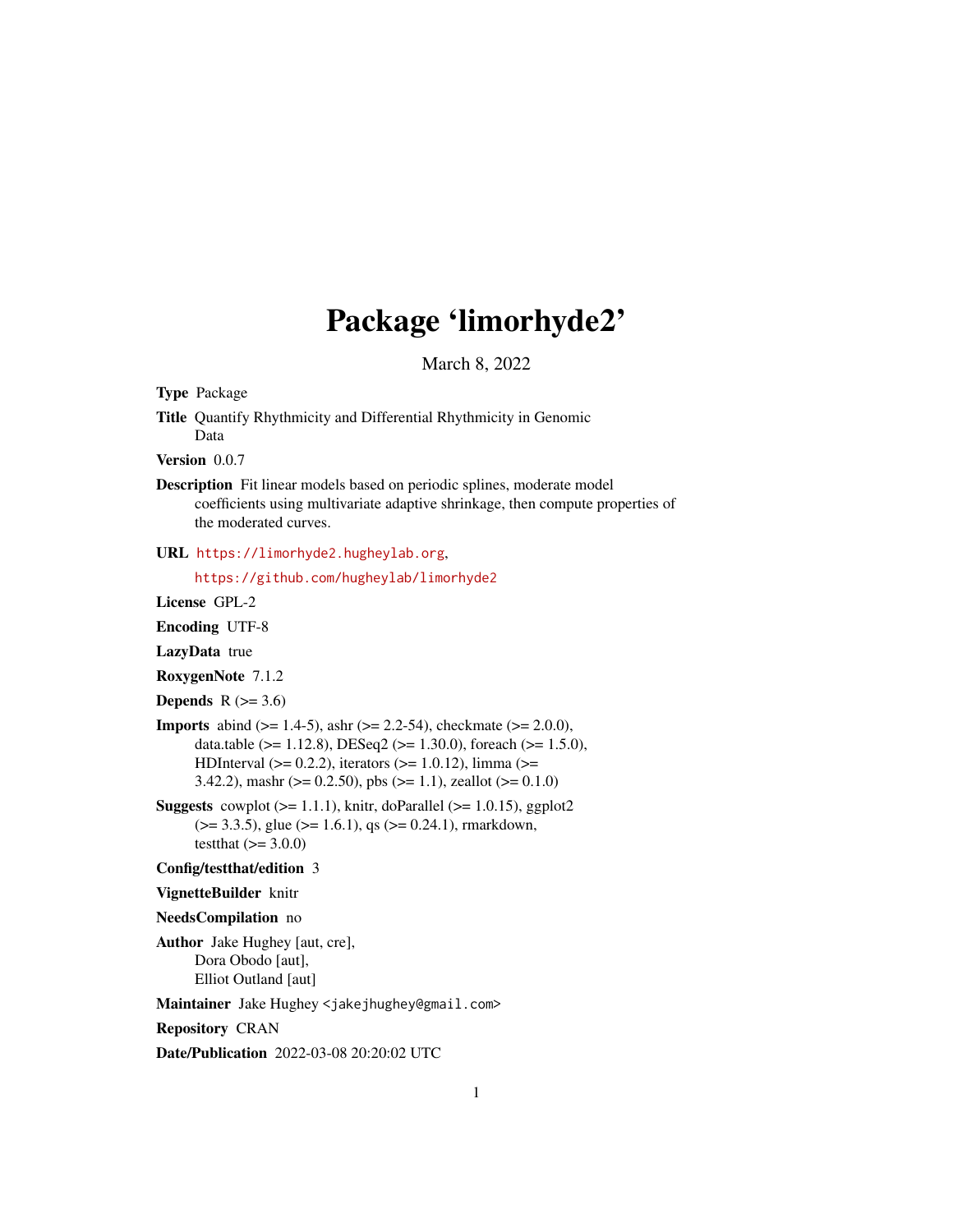# <span id="page-1-0"></span>R topics documented:

| Index |  |
|-------|--|
|       |  |
|       |  |
|       |  |
|       |  |
|       |  |
|       |  |
|       |  |
|       |  |
|       |  |
|       |  |
|       |  |

<span id="page-1-1"></span>getDiffRhythmStats *Compute differential rhythm statistics from fitted models*

# Description

This function computes differences in rhythmicity between fitted curves for a given pair of conditions.

# Usage

```
getDiffRhythmStats(fit, rhyStats, conds = fit$conds, dopar = TRUE)
```
# Arguments

| fit      | A limorhyde2 object containing data from multiple conditions.                                                                                                                              |
|----------|--------------------------------------------------------------------------------------------------------------------------------------------------------------------------------------------|
| rhyStats | A data.table of rhythmic statistics, as returned by getRhythmStats(), for<br>fitted models in fit.                                                                                         |
| conds    | A character vector indicating the conditions to compare pairwise, by default all<br>conditions in fit.                                                                                     |
| dopar    | Logical indicating whether to run calculations in parallel if a parallel backend<br>is already set up, e.g., using doParallel::registerDoParallel(). Recom-<br>mended to minimize runtime. |

# Value

A data.table containing the following differential rhythm statistics:

- mean\_mesor
- mean\_peak\_trough\_amp
- mean\_rms\_amp (only calculated if rms to [getRhythmStats\(\)](#page-9-1) was TRUE)
- diff\_mesor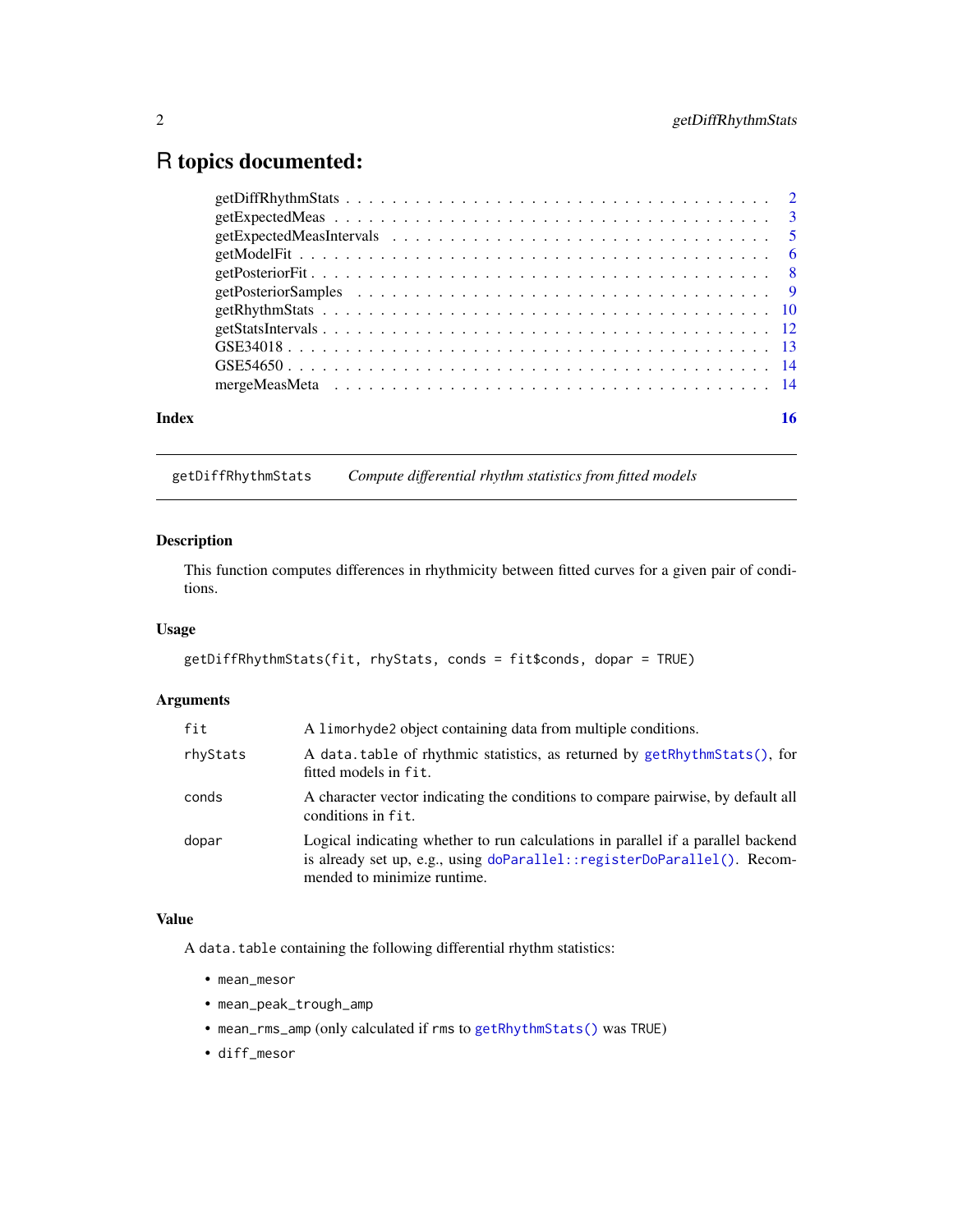# <span id="page-2-0"></span>getExpectedMeas 3

- diff\_peak\_trough\_amp
- diff\_rms\_amp (only calculated if rms to [getRhythmStats\(\)](#page-9-1) was TRUE)
- diff\_peak\_phase: circular difference between -fit\$period/2 and fit\$period/2
- diff\_trough\_phase: circular difference between -fit\$period/2 and fit\$period/2
- diff\_rhy\_dist: Euclidean distance between polar coordinates (peak\_trough\_amp, peak\_phase)
- rms\_diff\_rhy: root mean square difference in mean-centered fitted curves (only calculated if rms to [getRhythmStats\(\)](#page-9-1) was TRUE)

The stats will be based on the value for cond2 minus the value for cond1. The rows of the data.table depend on the 'fitType' attribute of rhyStats:

- 'fitType' is 'posterior\_mean' or 'raw': one row per feature per pair of conditions.
- 'fitType' is 'posterior samples': one row per feature per posterior sample per pair of conditions.

# See Also

[getRhythmStats\(\)](#page-9-1), [getStatsIntervals\(\)](#page-11-1)

#### Examples

```
library('data.table')
```

```
# rhythmicity in one condition
y = GSE54650$y
metadata = GSE54650$metadata
fit = getModelFit(y, metadata)
fit = getPosteriorFit(fit)
rhyStats = getRhythmStats(fit, features = c('13170', '13869'))
# rhythmicity and differential rhythmicity in multiple conditions
y = GSE34018$y
metadata = GSE34018$metadata
fit = getModelFit(y, metadata, nKnots = 3L, condColname = 'cond')fit = getPosteriorFit(fit)
rhyStats = getRhythmStats(fit, features = c('13170', '12686'))
diffRhyStats = getDiffRhythmStats(fit, rhyStats)
```
<span id="page-2-1"></span>getExpectedMeas *Compute expected measurements from fitted models*

#### **Description**

This function computes expected measurements (corresponding to the fitted curves) for the specified times and features in all combinations of conditions and covariates (if they exist).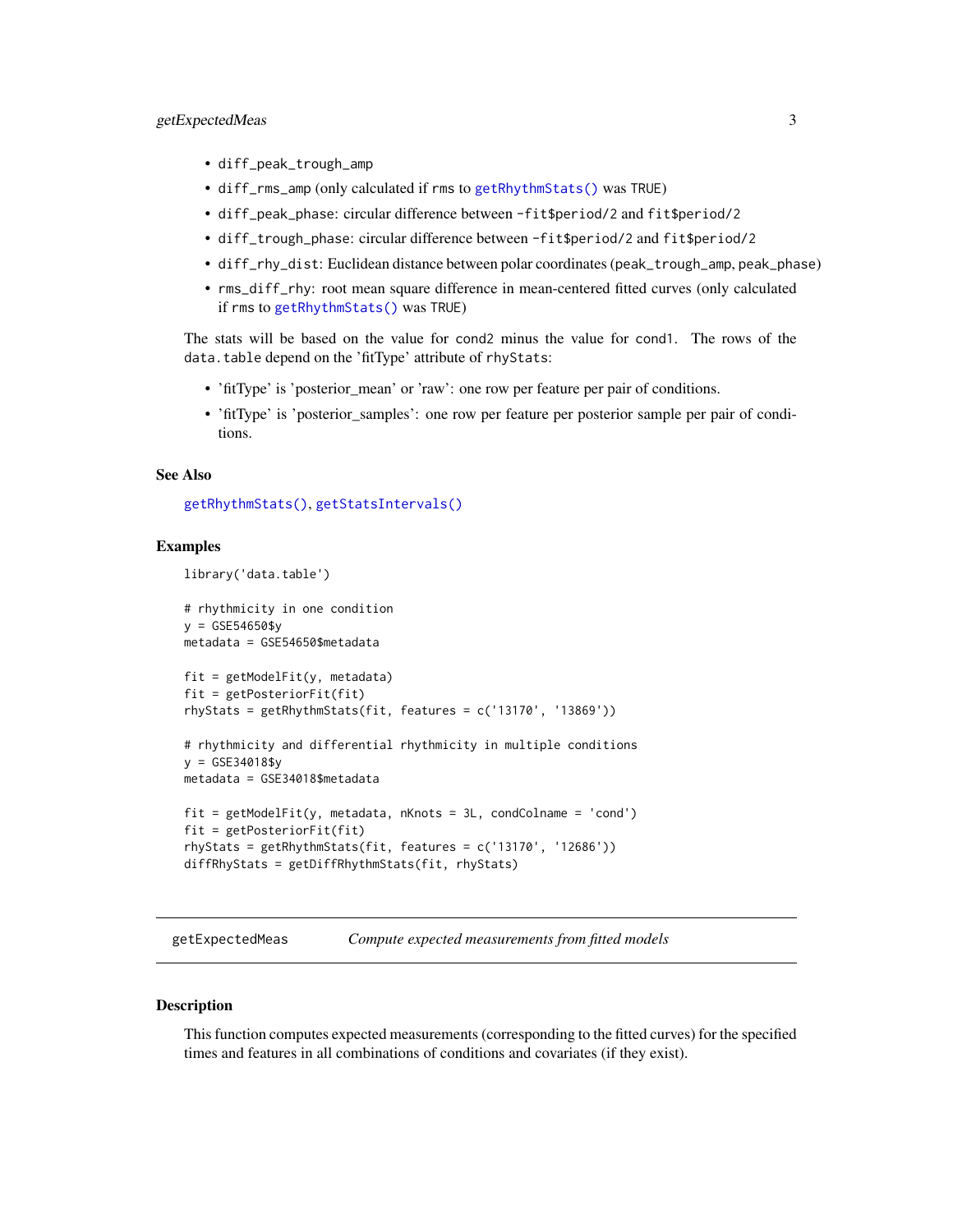# Usage

```
getExpectedMeas(
 fit,
  times,
 fitType = c("posterior_mean", "posterior_samples", "raw"),
 features = NULL,
 dopar = TRUE
\mathcal{L}
```
#### Arguments

| fit      | A 'limorhyde2' object.                                                                                                                                                                      |
|----------|---------------------------------------------------------------------------------------------------------------------------------------------------------------------------------------------|
| times    | Numeric vector of times, in units of fit\$metadata[[fit\$timeColname]].                                                                                                                     |
| fitType  | String indicating which fitted models to use to compute the expected measure-<br>ments. A typical analysis using limorhyde2 will be based on 'posterior_mean',<br>the default.              |
| features | Vector of names, row numbers, or logical values for subsetting the features.<br>NULL indicates all features.                                                                                |
| dopar    | Logical indicating whether to run calculations in parallel if a parallel backend<br>is already set up, e.g., using doParallel:: registerDoParallel(). Recom-<br>mended to minimize runtime. |

# Value

A data.table.

# See Also

[getModelFit\(\)](#page-5-1), [getPosteriorFit\(\)](#page-7-1), [getPosteriorSamples\(\)](#page-8-1), [getExpectedMeasIntervals\(\)](#page-4-1)

# Examples

```
library('data.table')
```
y = GSE34018\$y metadata = GSE34018\$metadata

```
fit = getModelFit(y, metadata)fit = getPosteriorFit(fit)
```

```
measObs = mergeMeasMeta(y, metadata, features = c('13170', '12686'))
measFitMean = getExpectedMeas(
  fit, times = seq(0, 24, 0.5), features = c('13170', '12686'))
```
<span id="page-3-0"></span>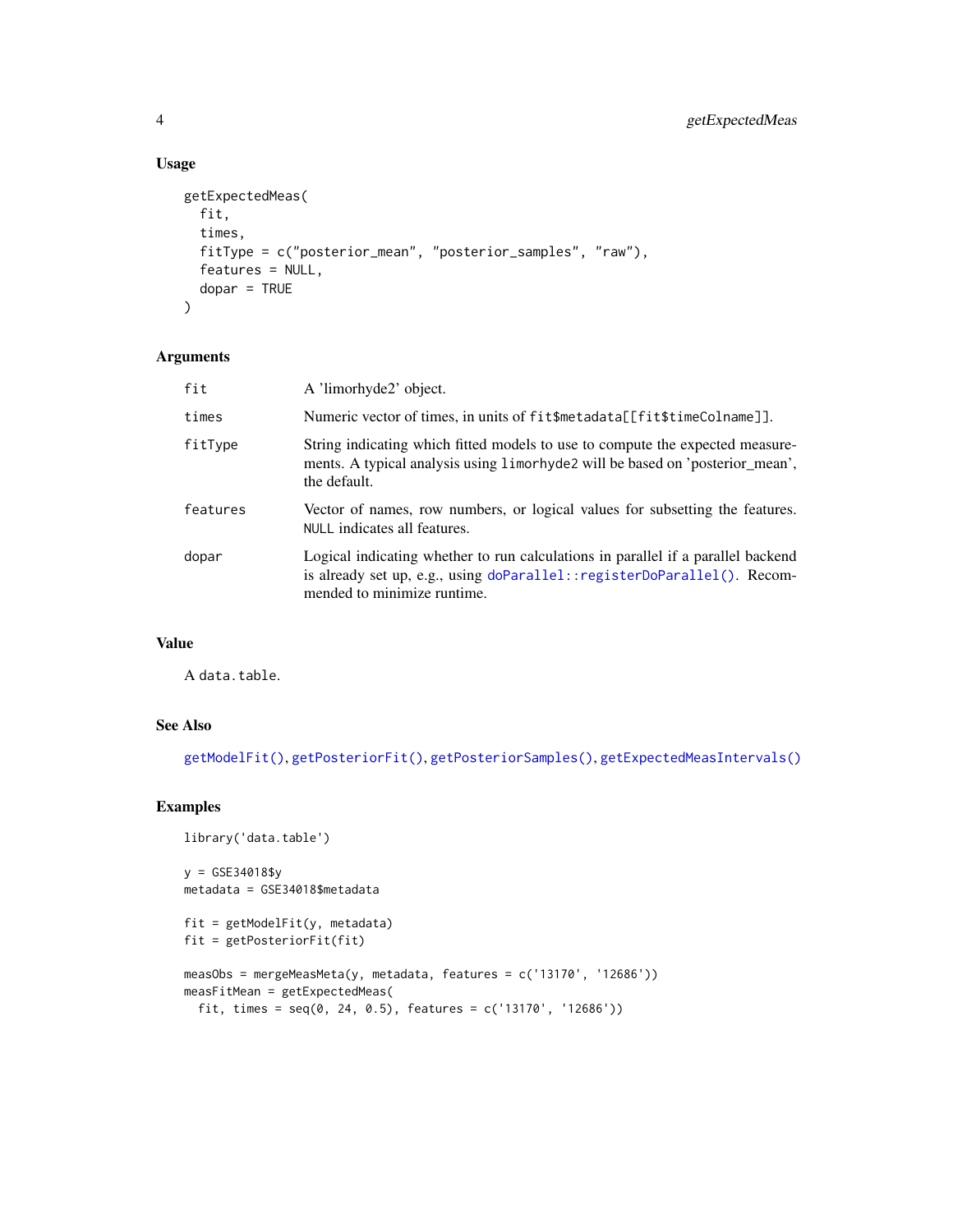<span id="page-4-1"></span><span id="page-4-0"></span>getExpectedMeasIntervals

*Compute credible intervals for expected measurements*

# Description

This functions uses posterior samples to quantify uncertainty in the expected measurements from fitted models.

#### Usage

```
getExpectedMeasIntervals(expectedMeas, mass = 0.9, method = c("eti", "hdi"))
```
# Arguments

| expectedMeas | A data, table of expected measurements for posterior samples, as returned by<br>getExpectedMeas().                                                            |
|--------------|---------------------------------------------------------------------------------------------------------------------------------------------------------------|
| mass         | Number between 0 and 1 indicating the probability mass for which to calculate<br>the intervals.                                                               |
| method       | String indicating the type of interval: 'eti' for equal-tailed using ${\text{stats}}$ : quantile(),<br>or 'hdi' for highest density using HDInterval: :hdi(). |

# Value

A data.table containing lower and upper bounds of the expected measurement for each combination of feature, time, and possibly condition and covariate.

# See Also

[getExpectedMeas\(\)](#page-2-1), [getStatsIntervals\(\)](#page-11-1)

# Examples

library('data.table')

```
y = GSE34018$y
metadata = GSE34018$metadata
fit = getModelFit(y, metadata)
fit = getPosteriorFit(fit)
fit = getPosteriorSamples(fit, nPosteriorSamples = 10L)
measFitSamps = getExpectedMeas(
  fit, times = seq(0, 24, 0.5), fitType = 'posterior_samples',
  features = c('13170', '12686'))
```
measFitInts = getExpectedMeasIntervals(measFitSamps)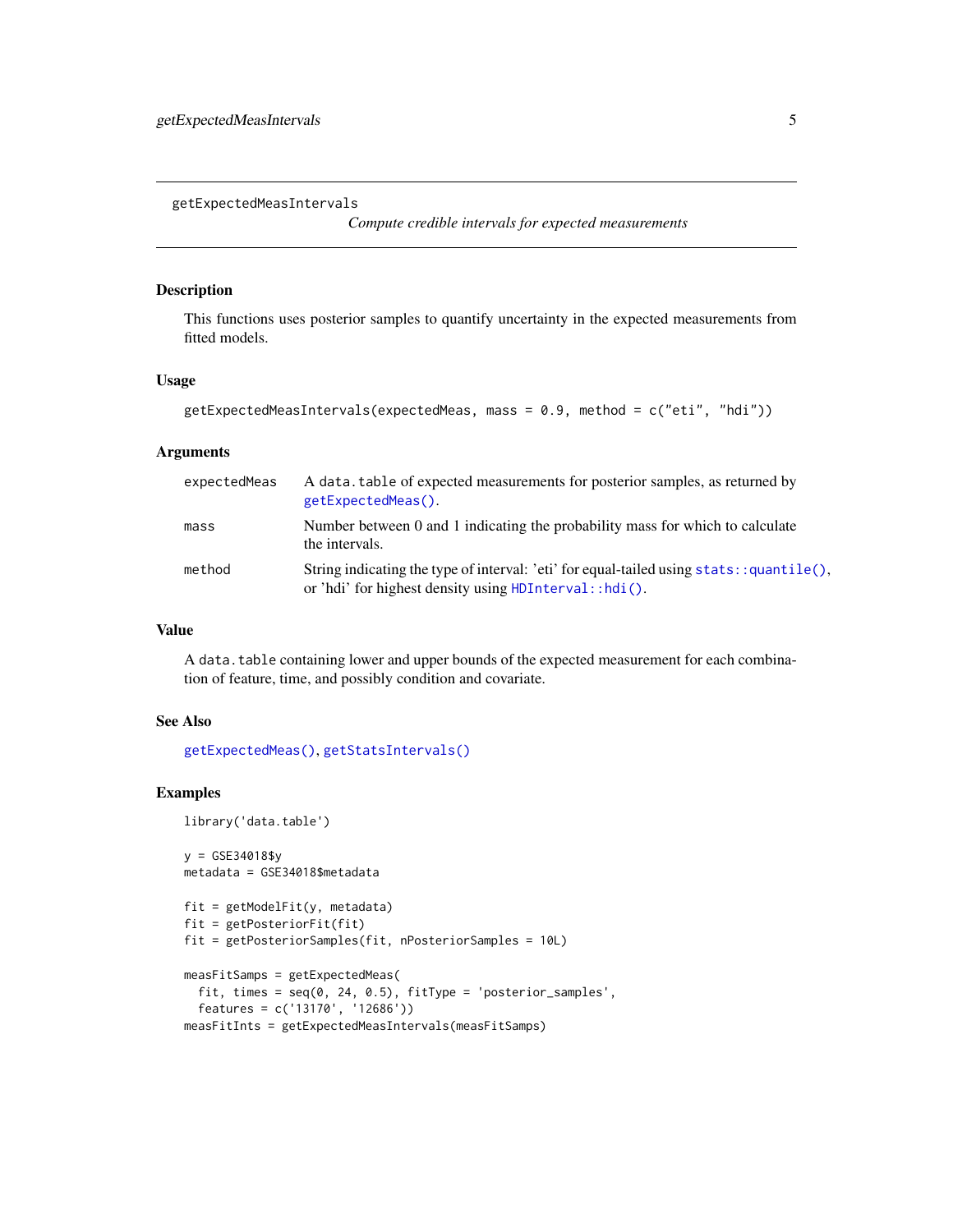# Description

This is the first step in an analysis using limorhyde2, the second is to moderate the fits using [getPosteriorFit\(\)](#page-7-1).

# Usage

```
getModelFit(
 y,
 metadata,
 period = 24,
 nKnots = 4L,
  timeColname = "time",
  condColname = NULL,
  covarColnames = NULL,
  sampleColname = "sample",
  nShifts = 3L,
 method = c("trend", "voom", "deseq2"),
  lmFitArgs = list(),
  eBayesArgs = if (method == "trend") list(trend = TRUE) else list(),
 DESeqArgs = list(),
  keepLmFits = FALSE
\mathcal{E}
```
# Arguments

| У             | Matrix-like object of measurements, with rows corresponding to features and<br>columns to samples.                                                                                                                                                                  |
|---------------|---------------------------------------------------------------------------------------------------------------------------------------------------------------------------------------------------------------------------------------------------------------------|
| metadata      | data. frame containing experimental design information for each sample. Rows<br>of metadata must correspond to columns of y. Row names are ignored.                                                                                                                 |
| period        | Number specifying the period for the time variable, in the same units as the<br>values in the timeColname column.                                                                                                                                                   |
| nKnots        | Number of internal knots for the periodic spline for the time variable. Use NULL<br>to fit a cosinor-based model instead of a spline-based model.                                                                                                                   |
| timeColname   | String indicating the column in metadata containing the time at which each<br>sample was acquired.                                                                                                                                                                  |
| condColname   | String indicating the column in metadata containing the condition in which<br>each sample was acquired. NULL indicates all samples came from the same con-<br>dition. If not NULL, the model will include main effects and interactions with the<br>terms for time. |
| covarColnames | Character vector indicating the columns in metadata containing covariates to<br>include in the model. NULL indicates no covariates.                                                                                                                                 |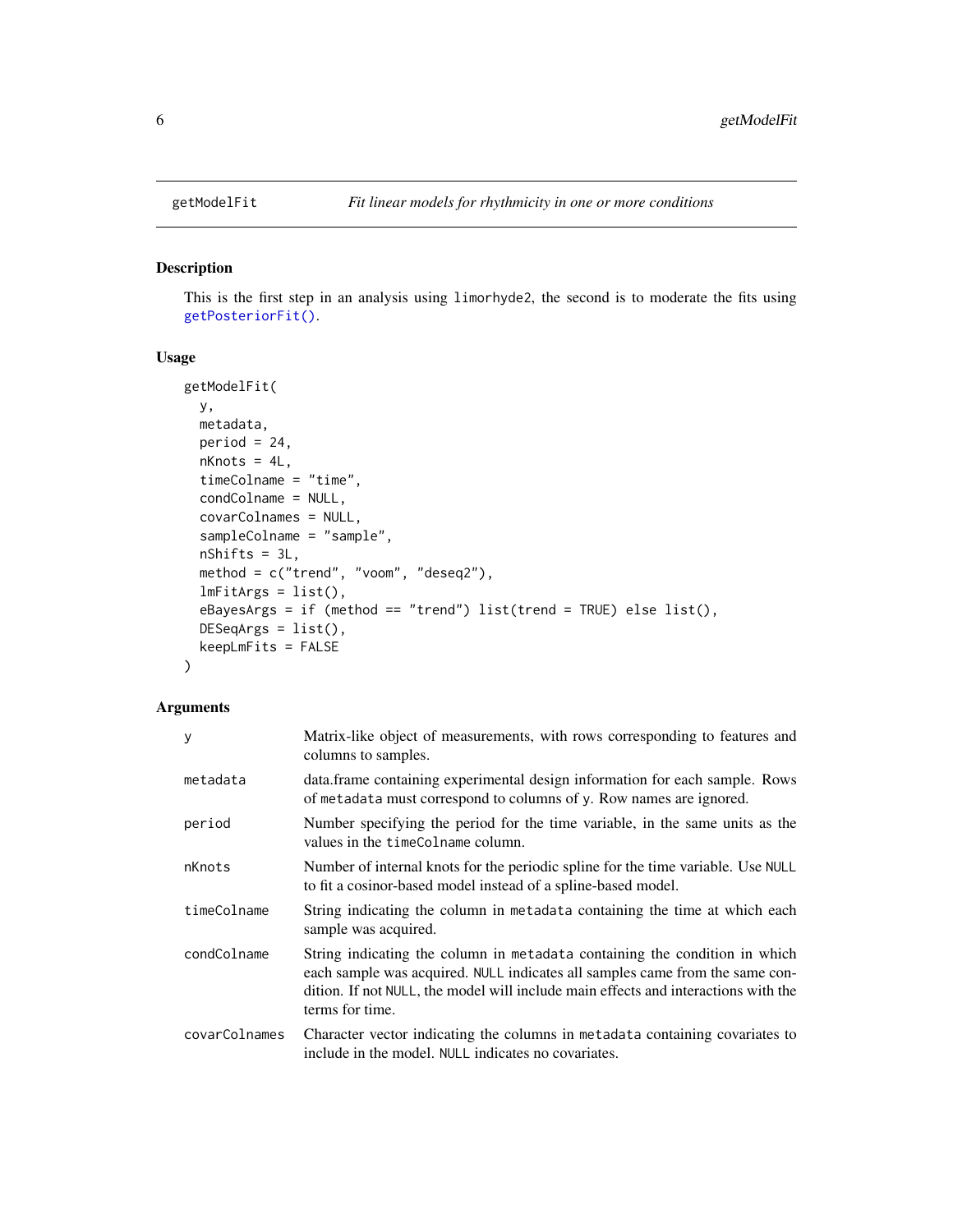# <span id="page-6-0"></span>getModelFit 7

| sampleColname | String indicating the column in metadata containing the name of each sample,<br>which must correspond to the column names of y.                        |
|---------------|--------------------------------------------------------------------------------------------------------------------------------------------------------|
| nShifts       | Number of shifted models to fit. Only used for periodic splines, not for cosinor.<br>Do not change from the default unless you know what you're doing. |
| method        | String indicating method to estimate model coefficients. For microarray data,<br>use 'trend'. For RNA-seq count data, use 'voom' or 'deseq2'.          |
| lmFitArgs     | List of arguments passed to $limmax:lmFit()$ .                                                                                                         |
| eBayesArgs    | List of arguments passed to limma:: eBayes().                                                                                                          |
| DESegArgs     | List of arguments passed to $DESeq2$ : : $DESeq()$ .                                                                                                   |
| keepLmFits    | Logical indicating whether to keep the complete fit objects from limma or DESeq2.<br>Not needed by any functions in limorhyde2.                        |

#### Value

A limorhyde2 object with elements:

- metadata: As supplied above, converted to a data.table.
- timeColname: As supplied above.
- condColname: As supplied above.
- covarColnames: As supplied above.
- coefficients: Matrix with rows corresponding to features and columns to model terms, including all shifted models.
- shifts: Numeric vector indicating amount by which timepoints were shifted for each shifted model.
- period: As supplied above.
- conds: If condColname is not NULL, a vector of unique values of the condition variable.
- nKnots: Number of knots, where 2 indicates a cosinor-based model.
- nConds: Number of conditions.
- nCovs: Number of covariates.
- lmFits: If keepLmFits is TRUE, a list of objects from limma or DESeq2, with length equal to length of the shifts element.

#### See Also

#### [getPosteriorFit\(\)](#page-7-1)

# Examples

```
library('data.table')
```

```
# rhythmicity in one condition
y = GSE54650$y
metadata = GSE54650$metadata
```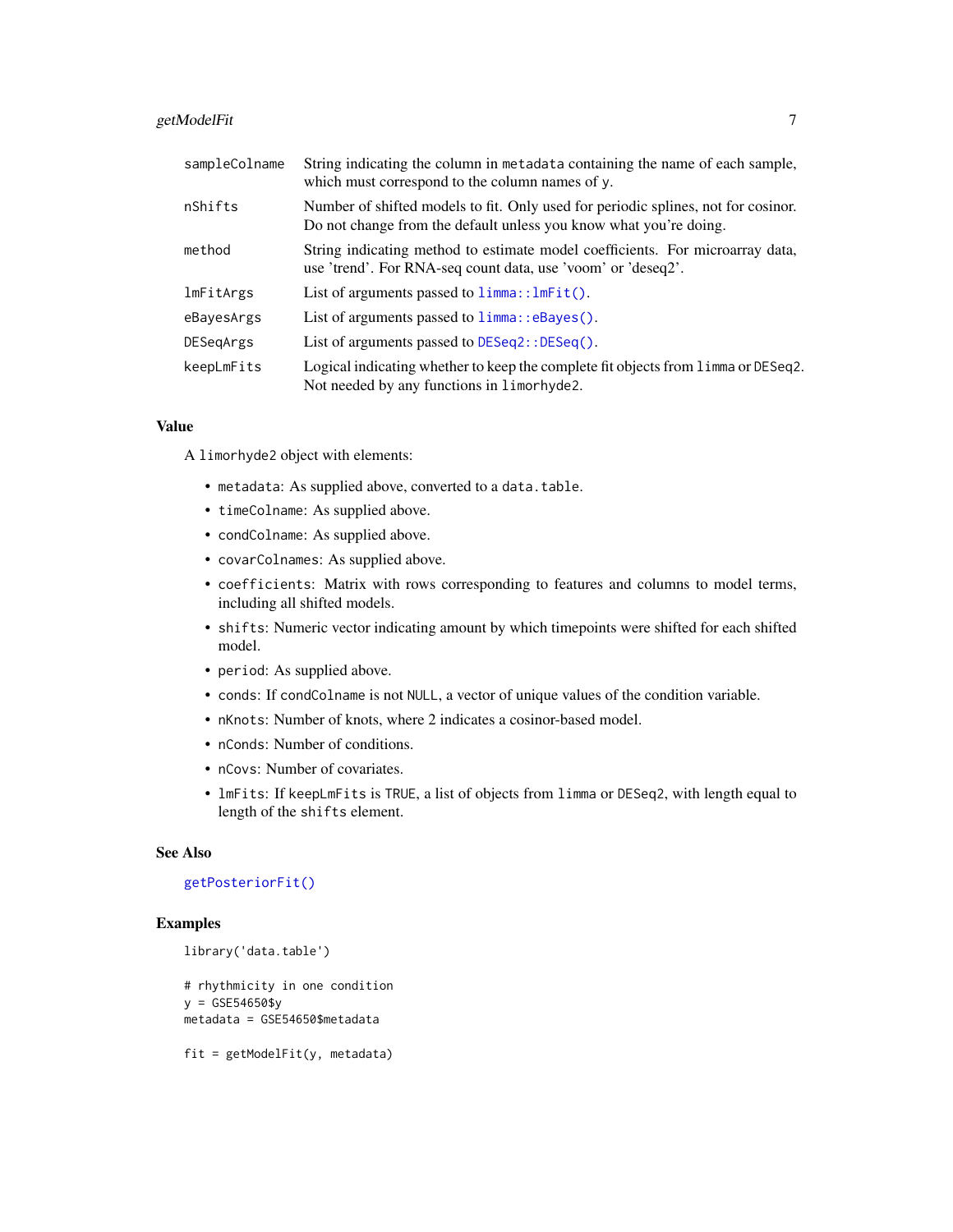```
fit = getPosteriorFit(fit)
rhyStats = getRhythmStats(fit, features = c('13170', '13869'))
# rhythmicity and differential rhythmicity in multiple conditions
y = GSE34018$y
metadata = GSE34018$metadata
fit = getModelFit(y, metadata, nKnots = 3L, condColname = 'cond')fit = getPosteriorFit(fit)
rhyStats = getRhythmStats(fit, features = c('13170', '12686'))
diffRhyStats = getDiffRhythmStats(fit, rhyStats)
```
<span id="page-7-1"></span>getPosteriorFit *Compute posterior fit for linear models for rhythmicity*

#### Description

This is the second step in an analysis using limorhyde2, the first is to fit linear models using [getModelFit\(\)](#page-5-1). This function obtains posterior estimates of coefficients using multivariate adaptive shrinkage (mash), which learns patterns in the data and accounts for noise in the original fits. The defaults for arguments should work well in most cases, so only change them if you know what you're doing.

# Usage

```
getPosteriorFit(
  fit,
  covMethod = c("data-driven", "canonical", "both"),
  getSigResArgs = list(),
  npc = fit$nKnots,
  covEdArgs = list(),
  overwrite = FALSE,
  ...
)
```
#### Arguments

| fit           | A limorhyde2 object.                                                                                                          |
|---------------|-------------------------------------------------------------------------------------------------------------------------------|
| covMethod     | String indicating the type(s) of covariance matrices to use for the mash fit.                                                 |
| getSigResArgs | List of arguments passed to mashr:: get_significant_results(). Only used<br>if covMethod is 'data-driven' or 'both'.          |
| npc           | Number of principal components passed to mashr:: $cov_pca()$ . Only used if<br>covMethod is 'data-driven' or 'both'.          |
| covEdArgs     | List of arguments passed to $\text{mask}$ :: $\text{cov}_\text{ed}()$ . Only used if covMethod is<br>'data-driven' or 'both'. |
| overwrite     | Logical for whether to recompute the mash fit if it already exists.                                                           |
| $\ddotsc$     | Additional arguments passed to mashr:: mash().                                                                                |

<span id="page-7-0"></span>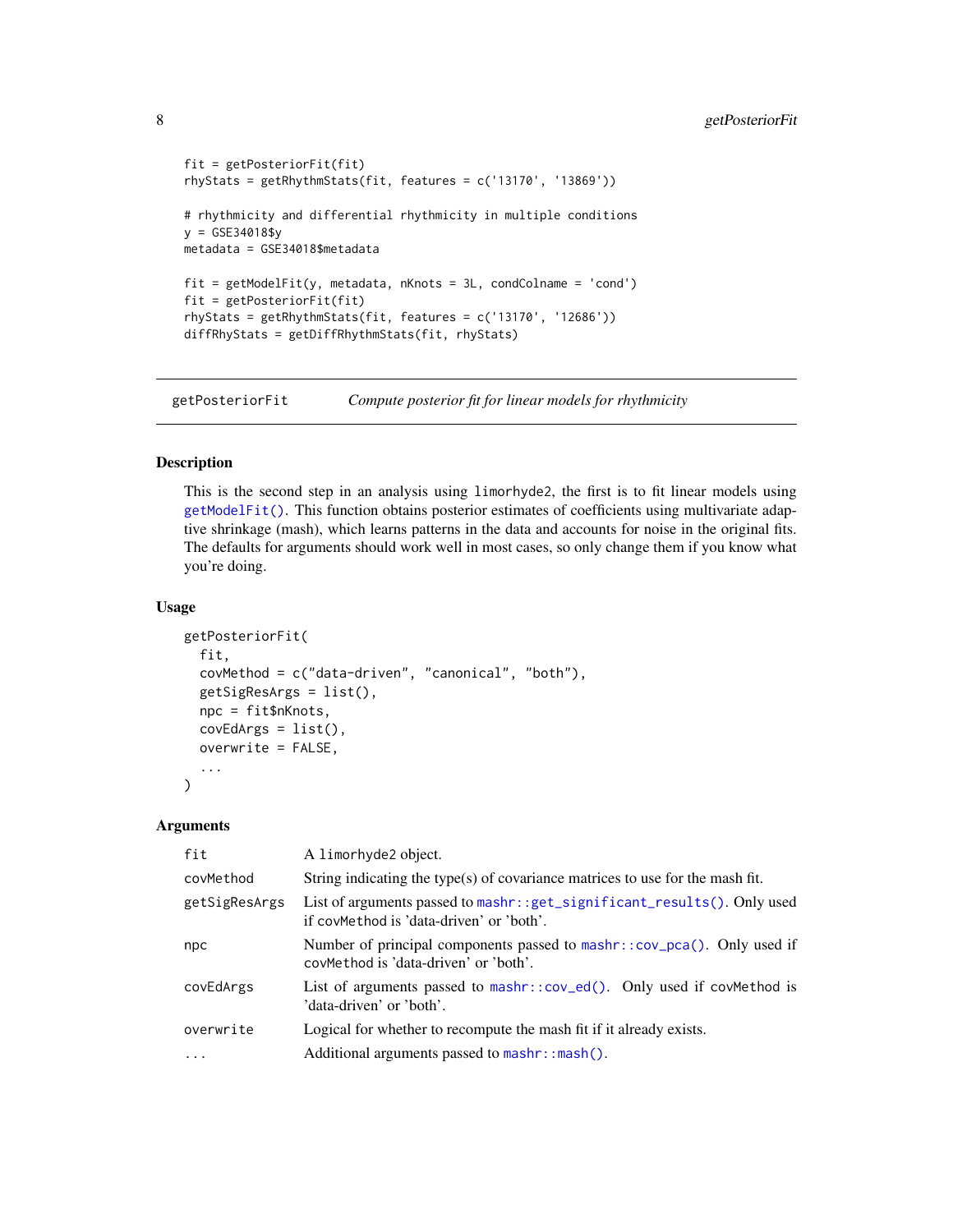# <span id="page-8-0"></span>getPosteriorSamples 9

# Value

A limorhyde2 object containing everything in fit with added or updated elements:

- mashData: list of mash data objects
- mashFits: list of mash fit objects
- mashCoefficients: Matrix of posterior mean coefficients, with rows corresponding to features and columns to model terms.
- mashIdx: Vector indicating which model terms were included in the mash fit.

#### See Also

[getModelFit\(\)](#page-5-1), [getRhythmStats\(\)](#page-9-1), [getExpectedMeas\(\)](#page-2-1)

#### Examples

```
library('data.table')
# rhythmicity in one condition
y = GSE54650$y
metadata = GSE54650$metadata
fit = getModelFit(y, metadata)
fit = getPosteriorFit(fit)
rhyStats = getRhythmStats(fit, features = c('13170', '13869'))
# rhythmicity and differential rhythmicity in multiple conditions
y = GSE34018$y
metadata = GSE34018$metadata
fit = getModelFit(y, metadata, nKnots = 3L, condColname = 'cond')fit = getPosteriorFit(fit)
rhyStats = getRhythmStats(fit, features = c('13170', '12686'))
diffRhyStats = getDiffRhythmStats(fit, rhyStats)
```
<span id="page-8-1"></span>getPosteriorSamples *Draw samples from posterior distributions of fitted models*

#### Description

This is an optional step in an analysis using limorhyde2, and is useful for quantifying uncertainty in posterior estimates of fitted curves and rhythmic statistics. The function calls mashr: :mash\_compute\_posterior\_matrices

#### Usage

```
getPosteriorSamples(fit, nPosteriorSamples = 200L, overwrite = FALSE)
```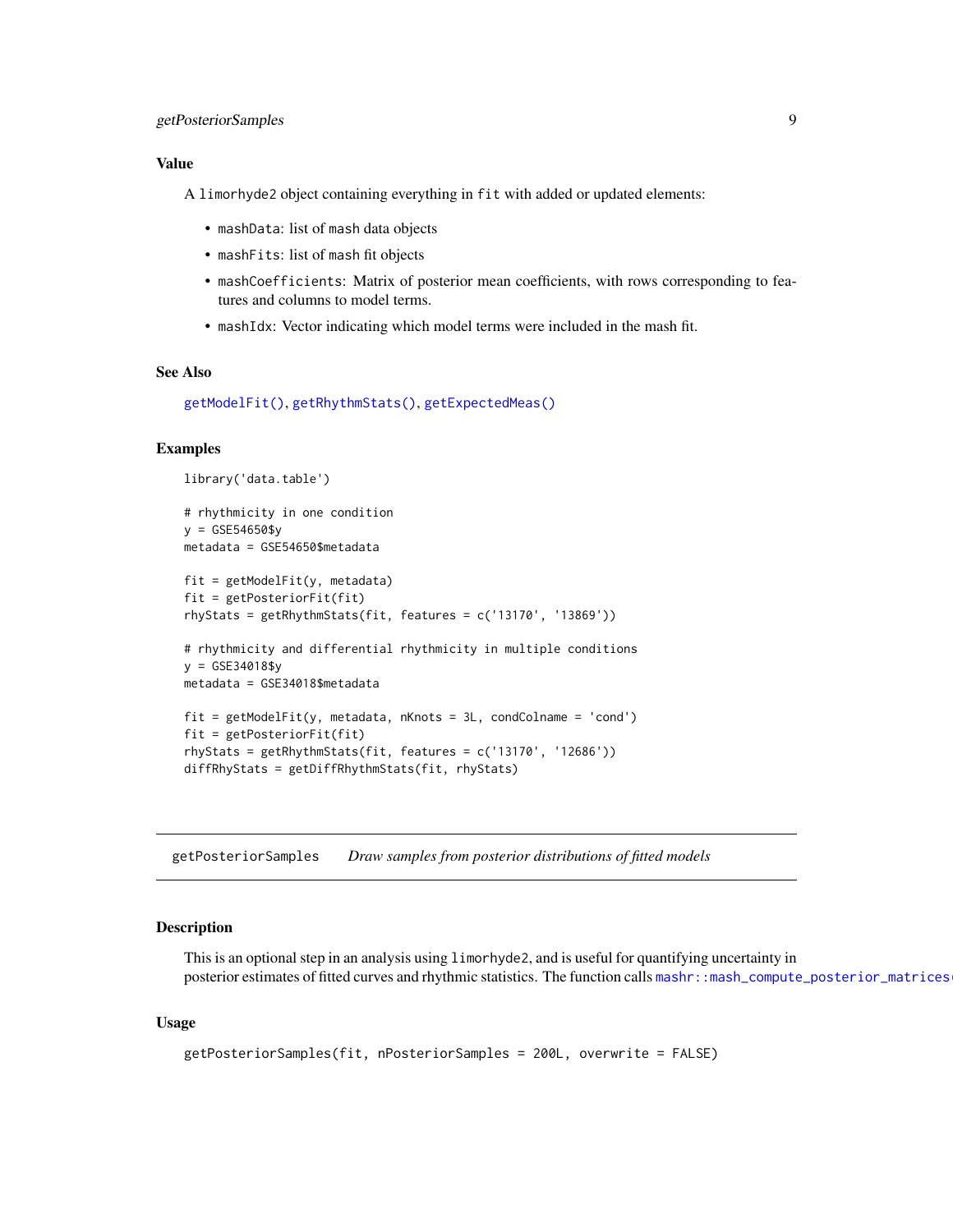#### **Arguments**

| fit               | A 'limorhyde2' object containing posterior fits.                                 |  |
|-------------------|----------------------------------------------------------------------------------|--|
| nPosteriorSamples |                                                                                  |  |
|                   | Number of samples to draw from each posterior distribution.                      |  |
| overwrite         | Logical indicating whether to recompute posterior samples if they already exist. |  |

#### Value

A limorhyde2 object containing everything in fit with added or updated element:

• mashPosteriorSamples: a three-dimensional array of coefficients, with dim 1 corresponding to features, dim 2 to model terms, and dim 3 to posterior samples.

#### See Also

[getPosteriorFit\(\)](#page-7-1), [getRhythmStats\(\)](#page-9-1), [getExpectedMeas\(\)](#page-2-1), [getStatsIntervals\(\)](#page-11-1)

#### Examples

```
library('data.table')
y = GSE54650$y
metadata = GSE54650$metadata
fit = getModelFit(y, metadata)
fit = getPosteriorFit(fit)
fit = getPosteriorSamples(fit, nPosteriorSamples = 10L)
rhyStatsSamps = getRhythmStats(
  fit, features = c('13170', '13869'), fitType = 'posterior_samples')
rhyStatsInts = getStatsIntervals(rhyStatsSamps)
```
<span id="page-9-1"></span>getRhythmStats *Compute rhythm statistics from fitted models*

#### Description

This function uses [stats::optim\(\)](#page-0-0) to compute various properties of fitted curves with respect to time, potentially in each condition and for each posterior sample, and adjusting for any covariates.

#### Usage

```
getRhythmStats(
  fit,
  fitType = c("posterior_mean", "posterior_samples", "raw"),
  features = NULL,
  dopar = TRUE,rms = FALSE
)
```
<span id="page-9-0"></span>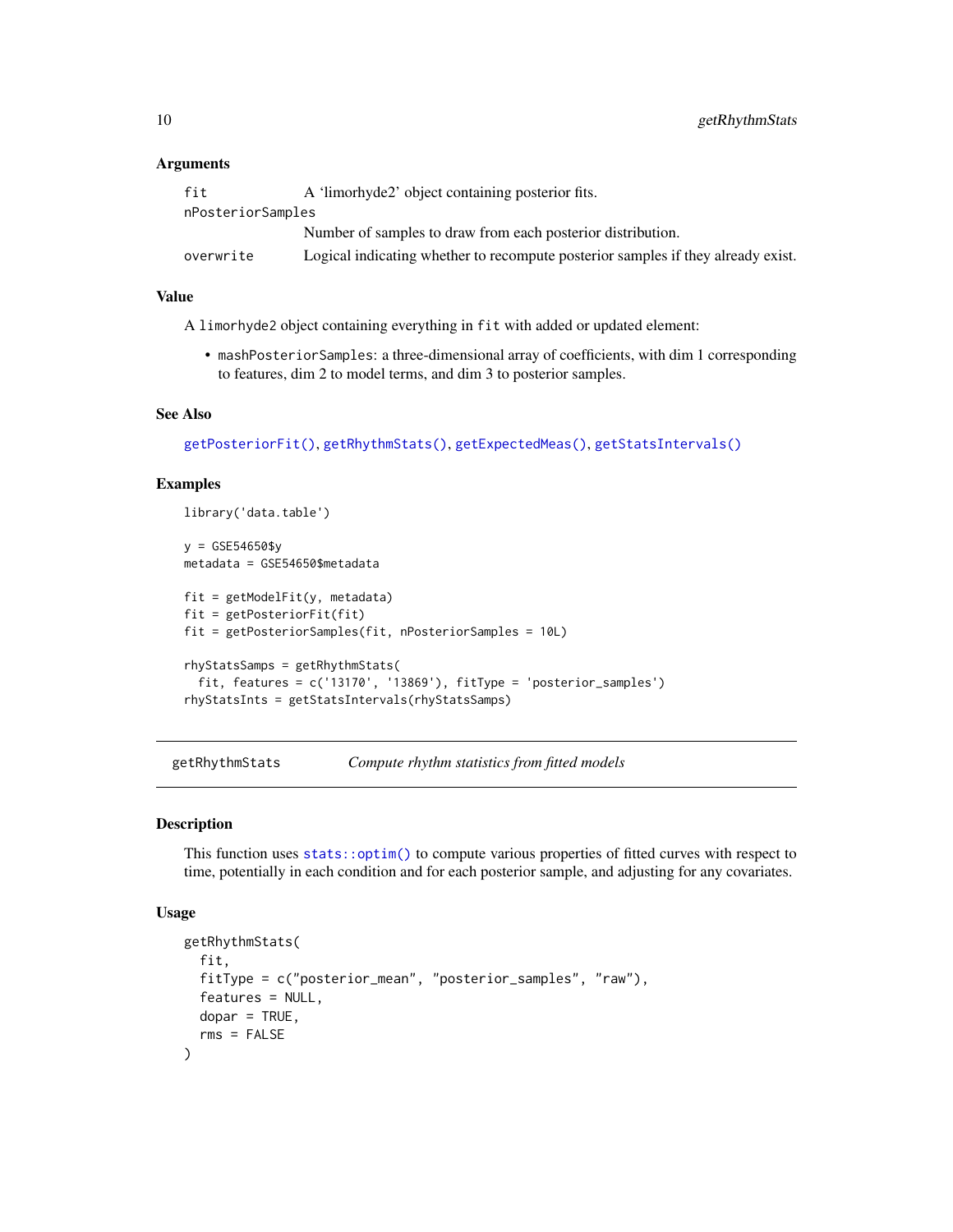# <span id="page-10-0"></span>getRhythmStats 11

#### **Arguments**

| fit      | A limorhyde2 object.                                                                                                                                                                       |
|----------|--------------------------------------------------------------------------------------------------------------------------------------------------------------------------------------------|
| fitType  | String indicating which fitted models to use to compute the rhythmic statistics.<br>A typical analysis using limorhyde2 will be based on 'posterior_mean', the<br>default.                 |
| features | Vector of names, row numbers, or logical values for subsetting the features.<br>NULL indicates all features.                                                                               |
| dopar    | Logical indicating whether to run calculations in parallel if a parallel backend<br>is already set up, e.g., using doParallel::registerDoParallel(). Recom-<br>mended to minimize runtime. |
| rms      | Logical indicating whether to calculate rms_amp.                                                                                                                                           |

# Value

A data.table containing the following rhythm statistics:

- peak\_phase: time between 0 and fit\$period at which the peak or maximum value occurs
- peak\_value
- trough\_phase: time between 0 and fit\$period at which the trough or minimum value occurs
- trough\_value
- peak\_trough\_amp: peak\_value -trough\_value
- rms\_amp: root mean square difference between fitted curve and mean value between time 0 and fit\$period (only calculated if rms is TRUE)
- mesor: mean value between time 0 and fit\$period

The rows of the data.table depend on the fit object and fitType:

- fit contains data from one condition and fitType is posterior\_mean' or 'raw': one row per feature.
- fit contains data from one condition and fitType is 'posterior\_samples': one row per feature per posterior sample.
- fit contains data from multiple conditions and fitType is 'posterior\_mean' or 'raw': one row per feature per condition.
- fit contains data from multiple conditions and fitType is 'posterior\_samples': one row per feature per condition per posterior sample.

# See Also

[getModelFit\(\)](#page-5-1), [getPosteriorFit\(\)](#page-7-1), [getPosteriorSamples\(\)](#page-8-1), [getDiffRhythmStats\(\)](#page-1-1), [getStatsIntervals\(\)](#page-11-1)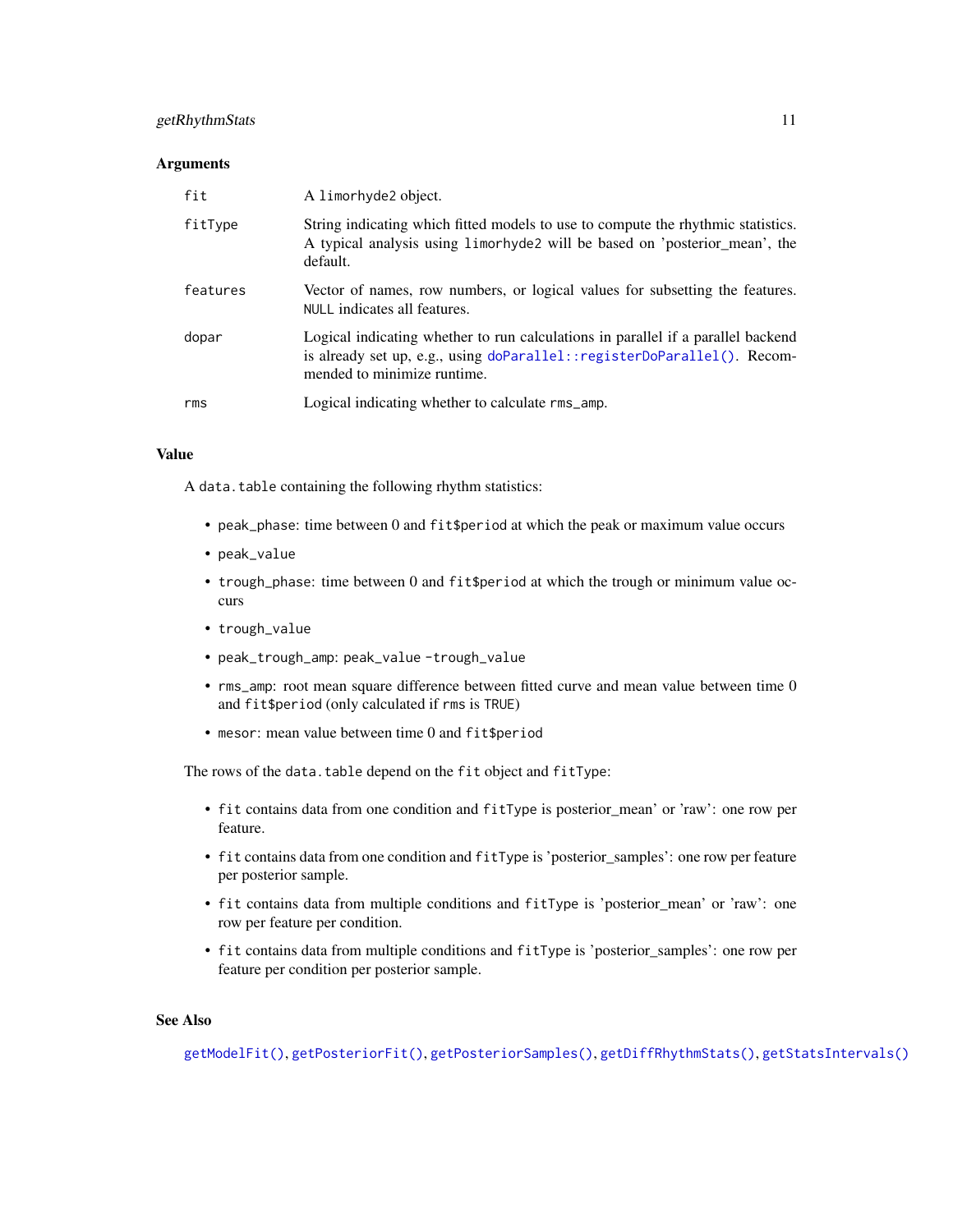# Examples

```
library('data.table')
# rhythmicity in one condition
v = GSE54650$v
metadata = GSE54650$metadata
fit = getModelFit(y, metadata)
fit = getPosteriorFit(fit)
rhyStats = getRhythmStats(fit, features = c('13170', '13869'))
# rhythmicity and differential rhythmicity in multiple conditions
y = GSE34018$y
metadata = GSE34018$metadata
fit = getModelFit(y, metadata, nKnots = 3L, condColname = 'cond')fit = getPosteriorFit(fit)
rhyStats = getRhythmStats(fit, features = c('13170', '12686'))
diffRhyStats = getDiffRhythmStats(fit, rhyStats)
```
<span id="page-11-1"></span>getStatsIntervals *Compute credible intervals for rhythm or differential rhythm statistics*

#### Description

This function uses posterior samples to quantify uncertainty in the properties of fitted curves.

# Usage

```
getStatsIntervals(posteriorStats, mass = 0.9, method = c("eti", "hdi"))
```
#### Arguments

|        | posteriorStats A data.table of statistics for posterior samples, as returned by getRhythmStats()<br>orgetDiffRhythmStats().                              |
|--------|----------------------------------------------------------------------------------------------------------------------------------------------------------|
| mass   | Number between 0 and 1 indicating the probability mass for which to calculate<br>the intervals.                                                          |
| method | String indicating the type of interval: 'eti' for equal-tailed using ${\sf stats:quantile}($ ).<br>or 'hdi' for highest density using HDInterval::hdi(). |

# Value

A data.table containing lower and upper bounds of various statistics for each feature or each feature-condition pair. For peak\_trough\_amp and rms\_amp, a negative lower bound indicates a rhythm of the opposite phase.

#### See Also

```
getRhythmStats(), getDiffRhythmStats(), getExpectedMeasIntervals()
```
<span id="page-11-0"></span>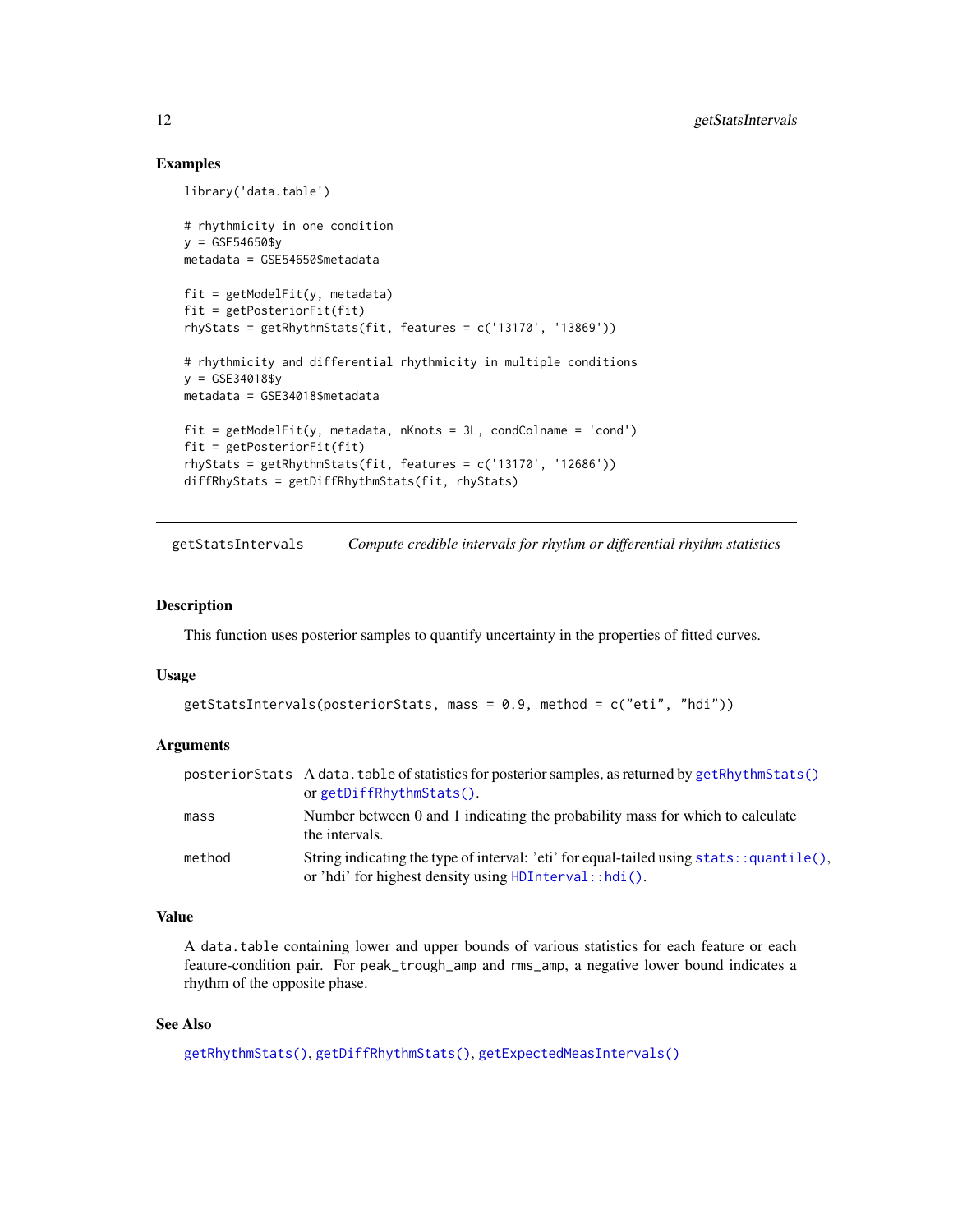#### <span id="page-12-0"></span> $GSE34018$  13

### Examples

library('data.table')

```
y = GSE54650$y
metadata = GSE54650$metadata
fit = getModelFit(y, metadata)fit = getPosteriorFit(fit)
fit = getPosteriorSamples(fit, nPosteriorSamples = 10L)
rhyStatsSamps = getRhythmStats(
 fit, features = c('13170', '13869'), fitType = 'posterior_samples')
rhyStatsInts = getStatsIntervals(rhyStatsSamps)
```
<span id="page-12-1"></span>GSE34018 *Gene expression data for GSE34018*

# Description

Data are based on total RNA, measured by microarray, obtained from livers of wild-type and liverspecific Reverb alpha/beta double knockout mice at various times in a 12h:12h light:dark cycle. To save space and time, the data include only a subset of genes, and so are mainly useful for examples of how to use limorhyde2.

#### Usage

GSE34018

### Format

A list with two elements:

- y: Matrix of normalized, log-transformed expression values. Rows correspond to genes (rownames are Entrez Gene IDs) and columns to samples.
- metadata: data.table with one row per sample. time is in hours.

#### Source

<https://www.ncbi.nlm.nih.gov/geo/query/acc.cgi?acc=GSE34018>

#### See Also

[GSE54650,](#page-13-1) [getModelFit\(\)](#page-5-1)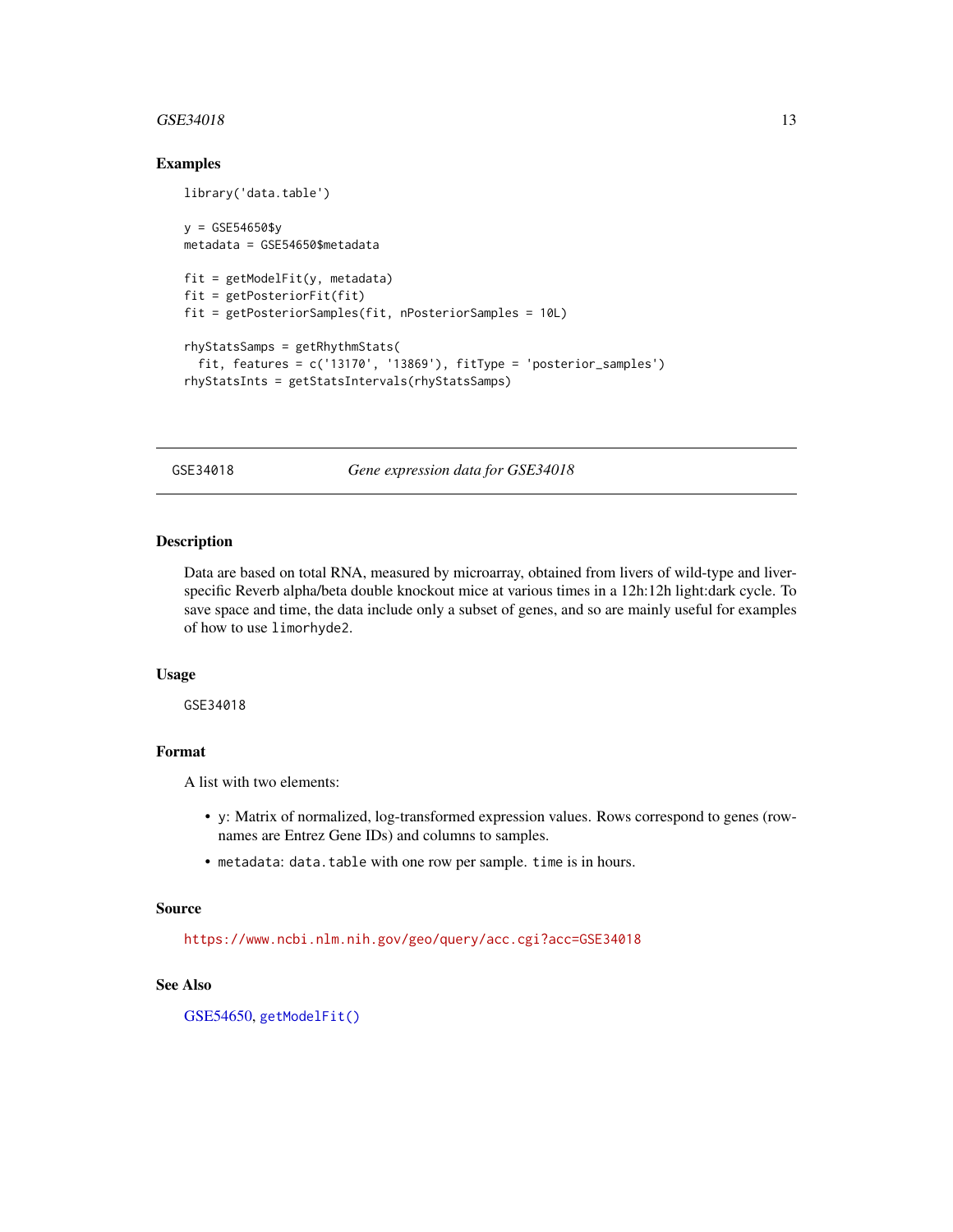<span id="page-13-1"></span><span id="page-13-0"></span>

# Description

Data are based on total RNA, measured by microarray, obtained from livers of wild-type mice at various times after transfer to constant darkness. To save space and time, the data include only a subset of genes, and so are mainly useful for examples of how to use limorhyde2.

#### Usage

GSE54650

#### Format

A list with two elements:

- y: Matrix of normalized, log-transformed expression values. Rows correspond to genes (rownames are Entrez Gene IDs) and columns to samples.
- metadata: data.table with one row per sample. time is in hours.

# Source

<https://www.ncbi.nlm.nih.gov/geo/query/acc.cgi?acc=GSE54650>

#### See Also

[GSE34018,](#page-12-1) [getModelFit\(\)](#page-5-1)

mergeMeasMeta *Merge measurements and metadata*

# Description

This function is useful for plotting time-courses for individual features.

#### Usage

```
mergeMeasMeta(y, metadata, features = NULL, sampleColname = "sample")
```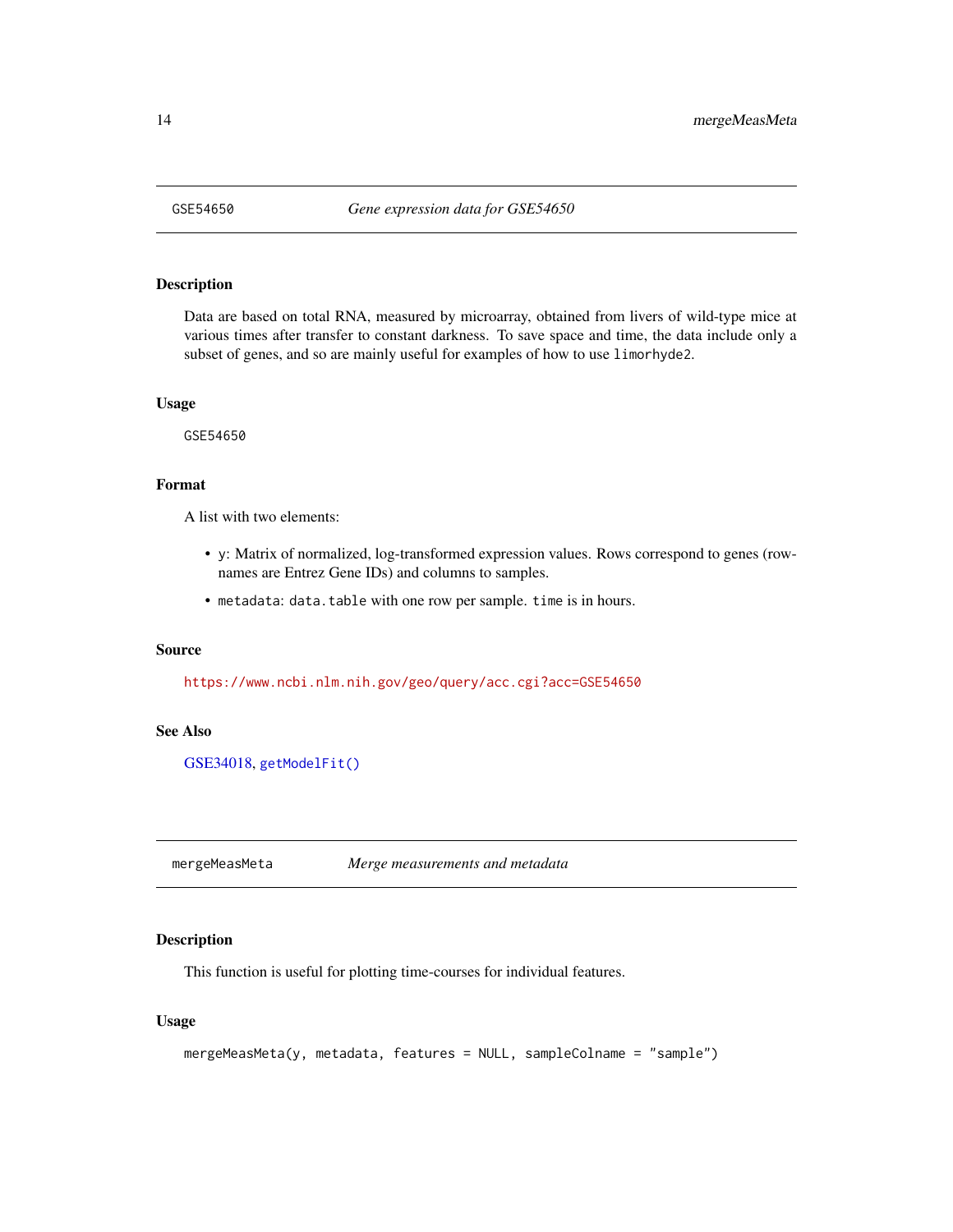# <span id="page-14-0"></span>mergeMeasMeta 15

# Arguments

| y             | Matrix-like object of measurements, with rows corresponding to features and<br>columns to samples.                                                 |
|---------------|----------------------------------------------------------------------------------------------------------------------------------------------------|
| metadata      | data.frame containing experimental design information for each sample. Rows<br>of metadata must correspond to columns of y. Row names are ignored. |
| features      | Vector of names, row numbers, or logical values for subsetting the features.<br>NULL indicates all features.                                       |
| sampleColname | String indicating the column in metadata containing the name of each sample,<br>which must correspond to the column names of y.                    |

# Value

A data.table with one row for each sample-feature pair.

# See Also

[getExpectedMeas\(\)](#page-2-1)

# Examples

library('data.table')

y = GSE34018\$y metadata = GSE34018\$metadata

 $fit = getModelFit(y, metadata)$ fit = getPosteriorFit(fit)

```
measObs = mergeMeasMeta(y, metadata, features = c('13170', '12686'))
measFitMean = getExpectedMeas(
 fit, times = seq(0, 24, 0.5), features = c('13170', '12686'))
```